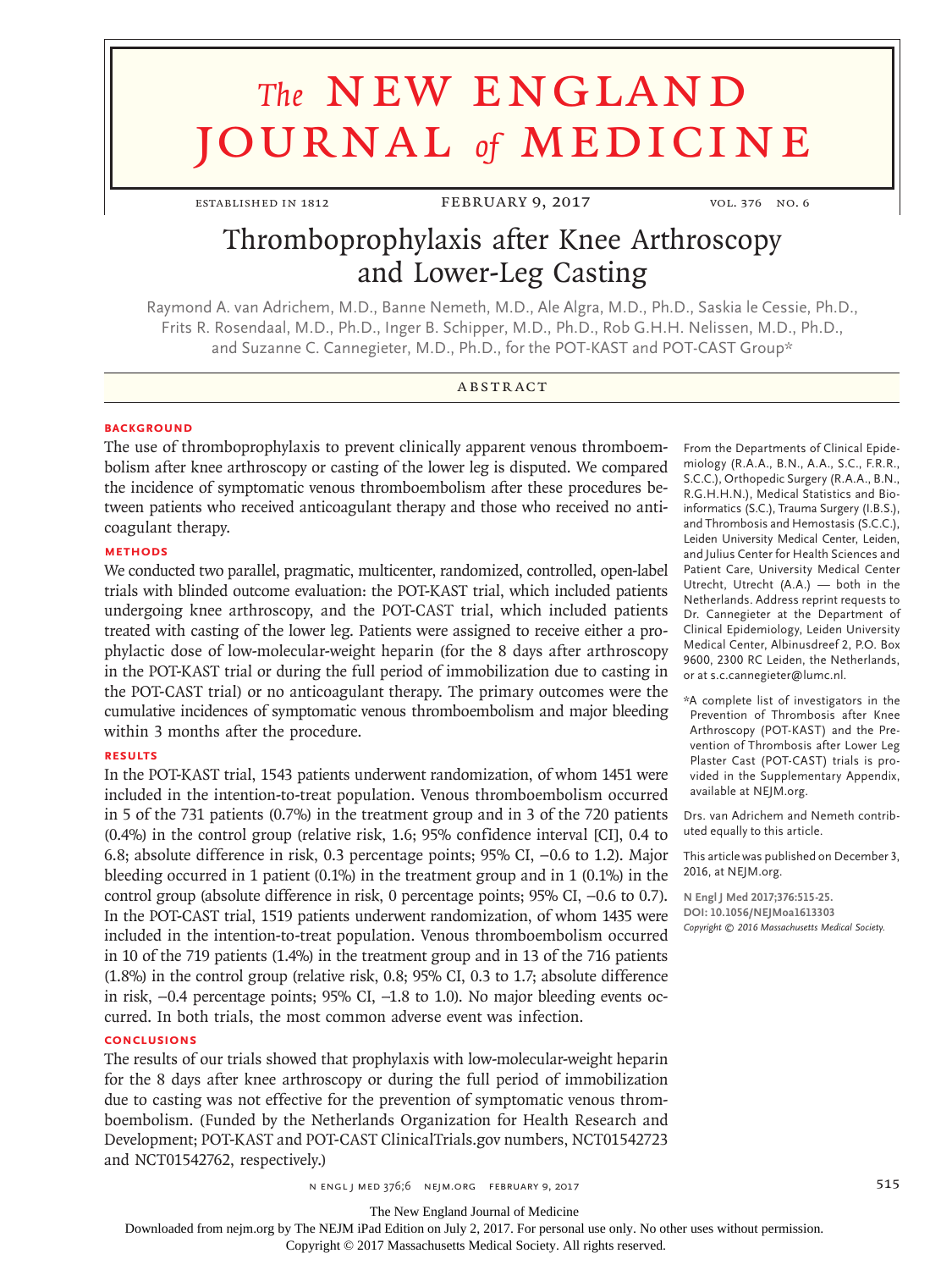**EXECUTE STATE STATE STATE SHOW SET SHOWS FOR STATE SHOWSTANDUST STATE STATE SHOWSTANDUST SHOWSTAND STATE SHOWSTAND STATE SHOWSTAND STATE SHOWSTAND STATE SHOWSTAND STATE SHOWSTAND SHOWSTAND STATE SHOWSTAND SHOWSTAND SHOWST** atients who undergo arthroscopic knee surgery and patients who are treated with casting of the lower leg are at increased thrombosis or pulmonary embolism). $1,2$  Venous thromboembolism is an important health problem that is associated with considerable mortality, morbidity, and resource expenditure.<sup>3-5</sup> The use of pharmacologic thromboprophylaxis after most orthopedic interventions is well established, because it strongly reduces the risk of thrombosis while only slightly increasing the risk of bleeding.6-8 However, whether such prophylaxis is effective after arthroscopic knee surgery is uncertain, despite the fact that this procedure is the most commonly performed orthopedic procedure worldwide (performed in more than 4 million patients per year).<sup>7,9</sup> It is also uncertain whether such prophylaxis is effective after casting of the lower leg, a treatment for which the risk for venous thromboembolism has not been reliably estimated.10-13 For both indications, several trials have been performed to evaluate the effectiveness of anticoagulant prophylaxis. However, an overall risk–benefit balance could not be established because of methodologic shortcomings; hence, there has been reluctance to establish international guidelines regarding the use of anticoagulant therapy for either of these indications.<sup>7,8</sup>

О.

*A Quick Take is available at NEJM.org*

The Prevention of Thrombosis after Knee Arthroscopy (POT-KAST) and the Prevention of Thrombosis after Lower Leg Plaster Cast (POT-CAST) trials were designed to compare anticoagulant therapy (low-molecular-weight heparin) for the prevention of symptomatic venous thromboembolism with no anticoagulant therapy. We hypothesized that treatment with anticoagulants for the 8 days after knee arthroscopy (in POT-KAST) or during the complete period of immobilization due to casting of the lower leg (in POT-CAST) would be effective in the prevention of symptomatic venous thromboembolism and that the benefit would outweigh the risk of bleeding.

#### **METHODS**

#### **Trial Oversight and Design**

In the two parallel, multicenter, randomized, controlled, open-label trials with blinded outcome evaluation, we used the same methods and design to evaluate the same intervention — anticoagulant therapy with low-molecular-weight heparin.

The POT-KAST trial involved patients who underwent knee arthroscopy, and the POT-CAST trial involved patients who were treated with casting of the lower leg. The two trials had a pragmatic design to maximize generalizability. The protocol (available with the full text of this article at NEJM.org), which contains both trial designs, was approved by the medical ethics committee at Leiden University Medical Center; no methodologic changes were made after approval. The trials were funded by the Netherlands Organization for Health Research and Development, which had no role in any aspect of the trials. The first two authors and the last author had full access to all data and vouch for the accuracy and completeness of the reported data and the fidelity of the trials to the protocol.

#### **Participants**

The trials were performed at 10 hospitals in the Netherlands (7 teaching hospitals, 2 private medical care clinics, and 1 academic medical center; see the Supplementary Appendix, available at NEJM.org). Patients 18 years of age or older who were scheduled to undergo knee arthroscopy for meniscectomy, diagnostic arthroscopy, removal of loose bodies, or other indications (see the Supplementary Appendix) were eligible for inclusion in the POT-KAST trial. Patients 18 years of age or older who presented to the emergency department and were treated for at least 1 week with casting of the lower leg (with or without surgery before or after casting but without multiple traumatic injuries) were eligible for inclusion in the POT-CAST trial. Exclusion criteria for both trials were a history of venous thromboembolism, contraindications to low-molecular-weight heparin therapy, pregnancy, and current use of anticoagulant therapy for other indications (although use of antiplatelet drugs was allowed). In addition, patients who had insufficient knowledge of the Dutch language or insufficient mental or physical ability to fulfill trial requirements or those who had previously participated in either trial were not included. All participants provided written informed consent.

#### **Procedures and Intervention**

Eligible patients in the two trials were randomly assigned to receive either a prophylactic dose of low-molecular-weight heparin (treatment group) or no anticoagulant therapy (control group). In

516 **S16** N ENGL J MED 376;6 NEJM.ORG FEBRUARY 9, 2017

The New England Journal of Medicine

Downloaded from nejm.org by The NEJM iPad Edition on July 2, 2017. For personal use only. No other uses without permission.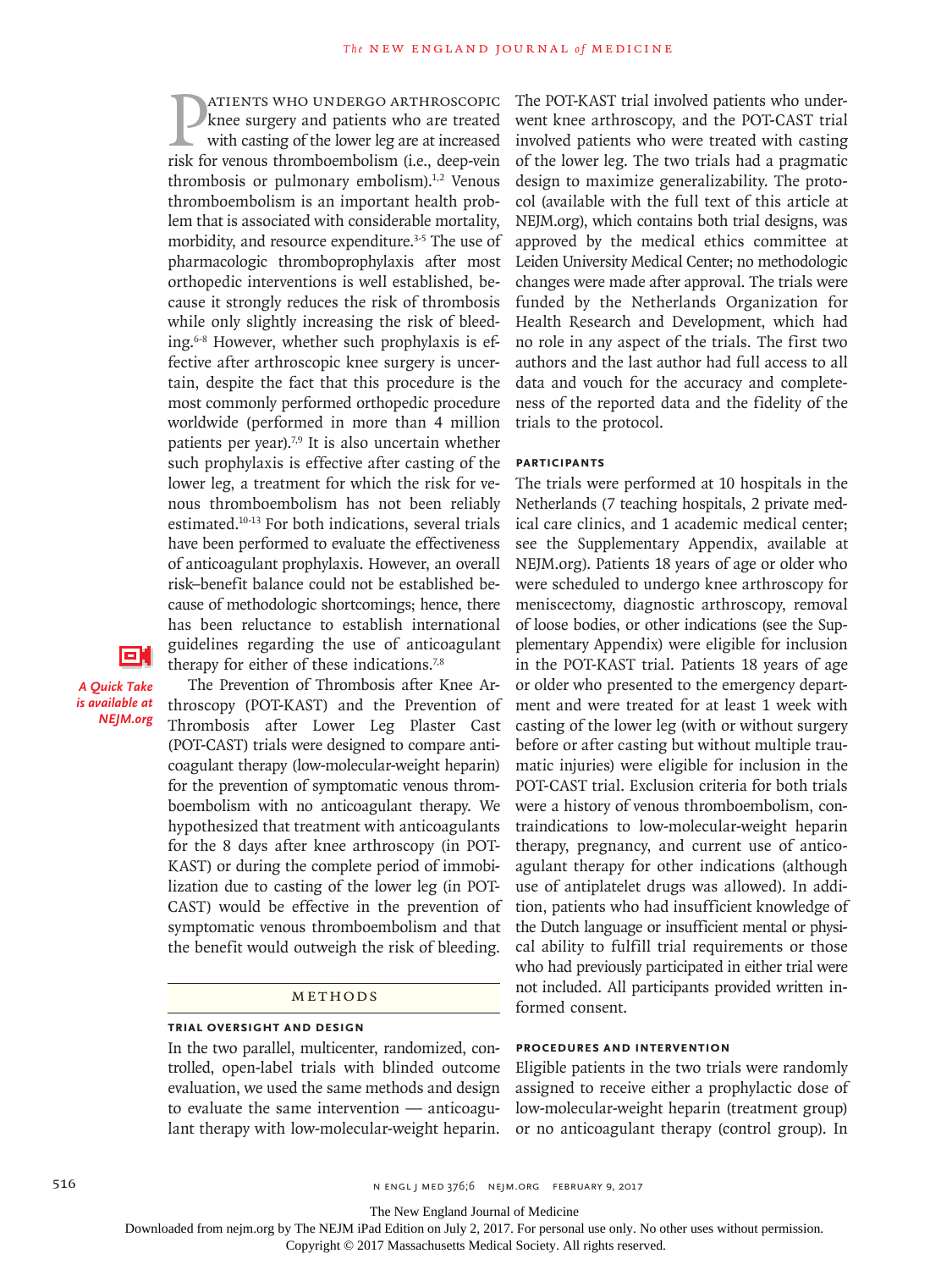the POT-KAST trial, low-molecular-weight heparin was administered once daily for the 8 days after arthroscopy; the first dose was administered postoperatively but before discharge on the day of surgery. In the POT-CAST trial, low-molecular weight heparin was administered for the full period of immobilization; the first dose was administered in the emergency department. In both trials, patients in the treatment group received nadroparin or dalteparin (according to the preference at the hospital), administered subcutaneously; a dose of 2850 IU of nadroparin or 2500 IU of dalteparin was used for patients who weighed 100 kg or less, and a double dose (in one daily injection) was used for patients who weighed more than 100 kg.

Patients received a brochure with information about the signs and symptoms of venous thromboembolism and were advised to seek medical care if such signs or symptoms developed. Follow-up started on the day of the procedure and continued for a total duration of 3 months, because after this period, the risk of venous thromboembolism returns to baseline.<sup>1,2</sup> Digital (online) or postal questionnaires on the occurrence of trial outcome events and adherence to the trial regimen were sent 2 weeks and 6 weeks after the start of follow-up in the POT-KAST trial and 3 weeks and 7 weeks after the start of follow-up in the POT-CAST trial. Patients were also asked to complete a questionnaire on risk factors for venous thromboembolism and hemorrhage within 1 week after enrollment in the trial. In addition, all patients were contacted by telephone after 3 months and were asked whether they had undergone examination for a suspected venous thromboembolism, whether any hospital visit had taken place, and whether they had adhered to the assigned regimen. If a patient did not respond, the patient's general practitioner was contacted to determine whether any trial outcome event or death had occurred. For all patients who did not respond, vital status was determined from the Dutch population register. When an outcome event was suspected to have occurred in a patient, detailed information was collected from the patient's electronic hospital files and radiology reports. Data were collected centrally in an online database management system.14

#### **Randomization and Blinding**

Eligible patients were randomly assigned to the treatment group or the control group in a 1:1 ra-

tio. Block randomization with variable block sizes was used. Randomization was performed centrally with the use of ProMISe software (Leiden University Medical Center) by a data-management unit in the POT-KAST trial and by the treating physicians in the POT-CAST trial.<sup>14</sup> To ensure concealment of treatment assignment, the datamanagement unit, physicians, and researchers were unaware of the randomization scheme and block sizes. Randomization was stratified according to trial center; in the POT-CAST trial, randomization was further stratified according to nonsurgical or surgical treatment. Patients were aware of the treatment assignment.

#### **Outcomes**

The primary outcome was the cumulative incidence of symptomatic venous thromboembolism (i.e., deep-vein thrombosis or pulmonary embolism) within 3 months after the procedure. The primary safety outcome was the cumulative incidence of major bleeding.15 The cumulative incidence of clinically relevant nonmajor bleeding was a secondary outcome, and all other cases of hemorrhage were recorded as minor bleeding. All possible primary and secondary outcome events were evaluated and assessed by an independent outcome adjudication committee whose members were unaware of the treatment assignments. The definitions of all outcomes and a list of the members of the outcome adjudication committee are provided in the Supplementary Appendix.

#### **Statistical Analysis**

In both trials, as the basis of our sample-size calculations, we assumed an incidence of symptomatic venous thromboembolism of 2% in the absence of treatment.16-18 We calculated that a sample size of 625 patients in each group would provide 80% power to detect an 85% lower risk16,18 of symptomatic venous thromboembolism in the treatment group than in the control group, at a two-sided alpha level of 0.05. To account for a maximum dropout rate of 15%, we aimed to include 750 patients in each group. For the primary safety outcome, we assumed a risk of major bleeding of 0.3%, which allowed us to determine an upper limit of the 95% confidence interval of approximately 1%.19-21

Prespecified interim analyses for safety purposes were performed when 50% and 75% of the target number of patients were enrolled in the

The New England Journal of Medicine

Downloaded from nejm.org by The NEJM iPad Edition on July 2, 2017. For personal use only. No other uses without permission.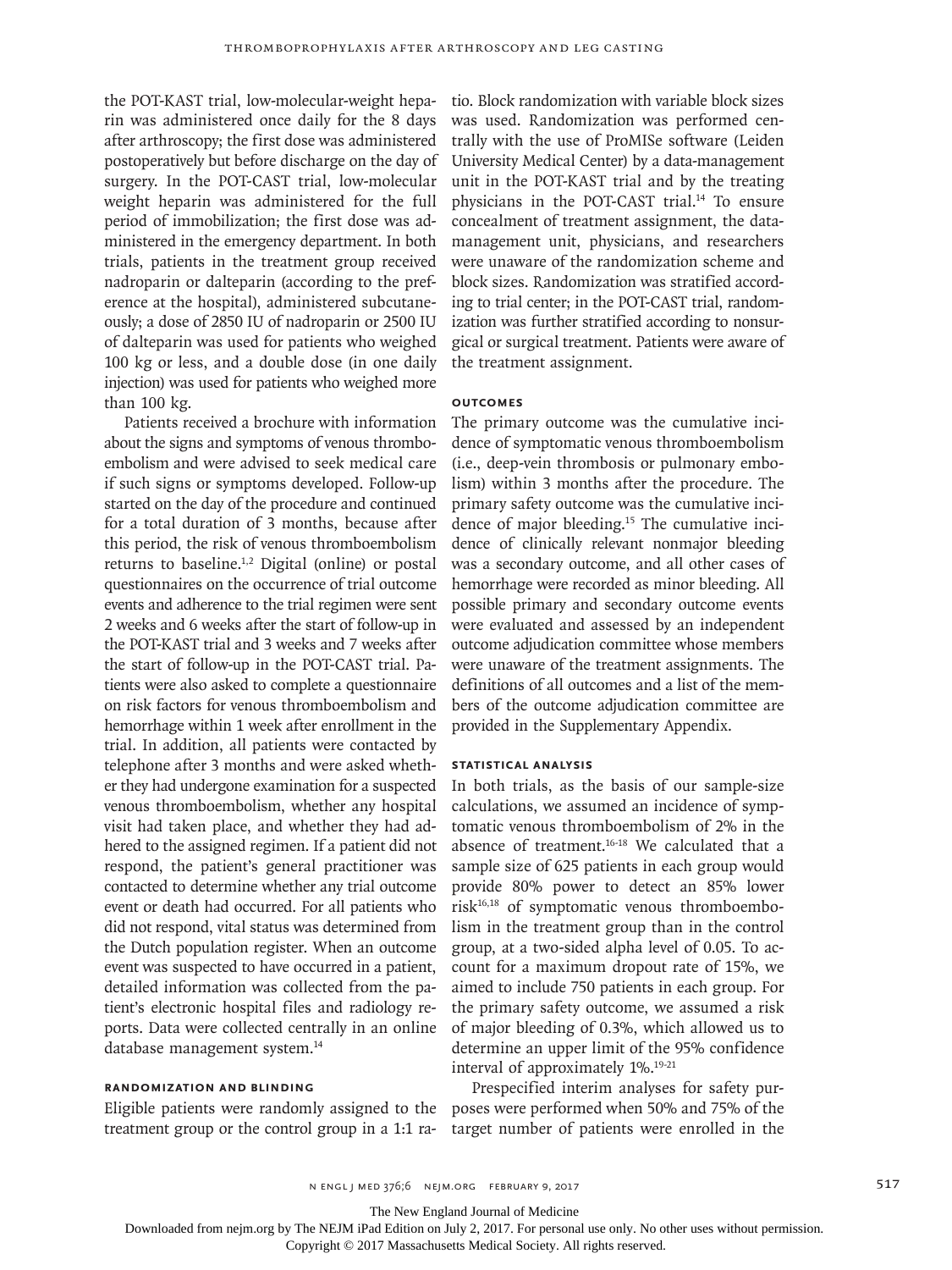trials, with the data reviewed by an independent data and safety monitoring board (a list of the members of the data and safety monitoring board and their tasks is provided in the Supplementary Appendix). It was determined that if an interim analysis showed that the intervention was clearly contraindicated because of an increased risk of major bleeding (upper limit of the 95% confidence interval, >1%), we would terminate the trial prematurely.

All analyses were performed according to the prespecified plan described in the protocol. Baseline characteristics were summarized as means with standard deviations or proportions, as appropriate. Data on outcome events were analyzed in the intention-to-treat population, which excluded patients who underwent randomization in error (i.e., they had not met the inclusion criteria or had met exclusion criteria). For the primary outcomes, cumulative incidences with 95% confidence intervals were estimated on the basis of binomial distribution in both groups. Incidences were compared by means of relative risks and absolute differences in risk with 95% confidence intervals. We calculated Wilson's confidence intervals for absolute differences in risk and asymptotic confidence intervals for relative risks. In a per-protocol analysis, we included only data from patients who had adhered to the trial regimen. Analyses were performed with the use of IBM SPSS Statistics software for Windows, version 23 (SPSS), and Stata software, version 14 (StataCorp).

#### **RESULTS**

### **POT-KAST Trial**

#### *Patients*

From May 2012 through January 2016, a total of 6413 patients scheduled for knee arthroscopy were screened for eligibility, of whom 1543 were enrolled at eight centers in the Netherlands; 773 were randomly assigned to receive low-molecularweight heparin (treatment group), and 770 to receive no anticoagulant therapy (control group) (see the Supplementary Appendix). After randomization, 30 patients (10 in the treatment group and 20 in the control group) were excluded because they had not met the inclusion criteria or had met exclusion criteria. Of the remaining participants, 37 withdrew consent and 25 were lost to follow-up. A total of 731 patients in the treatment group and 720 in the control group were included in the intention-to-treat population.

Baseline characteristics were similar in the two groups (Table 1). In the overall cohort, 55.8% were men, the mean age was 48.5±12.5 years, 64.2% had an American Society of Anesthesiologists physical status classification of I (indicating no disease), and approximately half had the procedure performed while they were under general anesthesia (Table 2). The majority of patients (1118 patients; 77.1%) underwent meniscectomy, 114 (7.9%) underwent diagnostic arthroscopy, 77 (5.3%) underwent removal of loose bodies, and 340 (23.4%) underwent another procedure (a patient could undergo multiple interventions; see the Supplementary Appendix).

#### *Effectiveness Outcomes*

In the treatment group, 12 patients had suspected primary outcome events, of whom 5 patients had confirmed events: 4 cases of deep-vein thrombosis and 1 case of pulmonary embolism. In the control group, 11 patients had suspected primary outcome events, of whom 3 patients had confirmed events: 2 cases of deep-vein thrombosis and 1 case of pulmonary embolism. In the intention-to-treat analysis, the cumulative incidence of symptomatic venous thromboembolism within 3 months after the procedure was 0.7% (95% confidence interval [CI], 0.2 to 1.6) in the treatment group and 0.4% (95% CI, 0.1 to 1.2) in the control group, representing a relative risk of 1.6 (95% CI, 0.4 to 6.8) and an absolute difference in risk of 0.3 percentage points (95% CI, −0.6 to 1.2) (Table 3).

The per-protocol population included the 621 patients (85.0%) in the treatment group and the 706 patients (98.1%) in the control group who adhered to the trial regimen (see the Supplementary Appendix). In the per-protocol analysis, symptomatic venous thromboembolism was confirmed in 4 patients (0.6%) in the treatment group and in 3 (0.4%) in the control group (relative risk, 1.5; 95% CI, 0.3 to 6.7) (Table 4). The eighth patient with confirmed venous thromboembolism, who was in the treatment group, chose to take carbasalate calcium (80 mg) for 1 week instead of the trial drug.

#### *Safety Outcomes*

Two patients had major bleeding (Table 3): 1 patient (0.1%) in the treatment group had hemar-

The New England Journal of Medicine

Downloaded from nejm.org by The NEJM iPad Edition on July 2, 2017. For personal use only. No other uses without permission.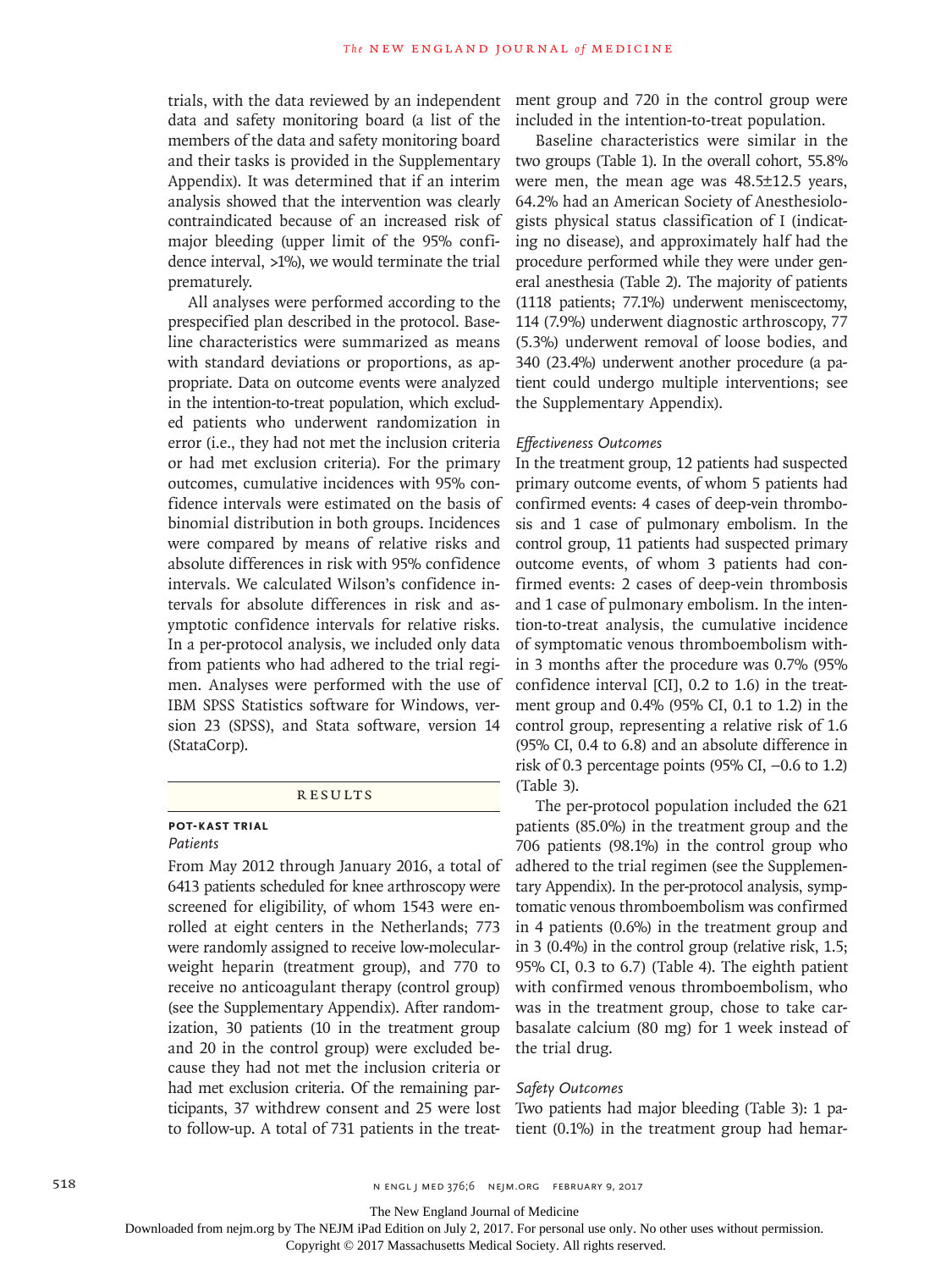| Table 1. Baseline Characteristics of the Patients.*                                 |                                       |                              |                                       |                              |
|-------------------------------------------------------------------------------------|---------------------------------------|------------------------------|---------------------------------------|------------------------------|
| Characteristic                                                                      | <b>POT-KAST Trial</b>                 |                              | <b>POT-CAST Trial</b>                 |                              |
|                                                                                     | <b>Treatment Group</b><br>$(N = 731)$ | Control Group<br>$(N = 720)$ | <b>Treatment Group</b><br>$(N = 719)$ | Control Group<br>$(N = 716)$ |
| Male sex - no./total no. $(%)$                                                      | 414/731 (56.6)                        | 396/720 (55.0)               | 347/719 (48.3)                        | 369/716 (51.5)               |
| $Age - yr$                                                                          | $48.1 \pm 12.8$                       | $49.1 + 12.3$                | $46.5 \pm 16.5$                       | $45.6 \pm 16.4$              |
| Body-mass index†                                                                    | $27.1 + 3.9$                          | $26.8 \pm 4.0$               | $26.0 + 4.4$                          | $25.7 + 4.4$                 |
| Obesity - no./total no. (%) <sup>+</sup>                                            | 163/717 (22.7)                        | 137/710 (19.3)               | 113/665 (17.0)                        | 91/670 (13.6)                |
| American Society of Anesthesiologists classification<br>$-$ no./total no. (%) $\pm$ |                                       |                              |                                       |                              |
|                                                                                     | 438/692 (63.3)                        | 449/689 (65.2)               |                                       |                              |
| $\mathbf{H}$                                                                        | 248/692 (35.8)                        | 236/689 (34.3)               |                                       |                              |
| $\mathbf{III}$                                                                      | 6/692(0.9)                            | 4/689(0.6)                   |                                       |                              |
| Smoking - no./total no. (%)                                                         |                                       |                              |                                       |                              |
| Current                                                                             | 131/716 (18.3)                        | 140/706 (19.8)               | 173/663 (26.1)                        | 178/665 (26.8)               |
| Previous                                                                            | 247/716 (34.5)                        | 244/706 (34.6)               | 188/665 (28.3)                        | 178/665 (26.8)               |
| Contraceptive use - no./total no. of women (%)                                      | 94/308 (30.5)                         | 83/320 (25.9)                | 86/348 (24.7)                         | 69/326 (21.2)                |
| Paid employment - no./total no. (%)                                                 | 559/712 (78.5)                        | 534/708 (75.4)               | 442/664 (66.6)                        | 469/669 (70.1)               |
| Cancer - no./total no. (%)                                                          |                                       |                              |                                       |                              |
| $\leq$ 1 yr before enrollment                                                       | 6/714(0.8)                            | 6/707(0.8)                   | 8/674(1.2)                            | 9/674(1.3)                   |
| >1 yr before enrollment                                                             | 27/714(3.8)                           | 23/707(3.3)                  | 26/674 (3.9)                          | 20/674 (3.0)                 |
| History of venous thromboembolism in first-degree<br>relatives - no./total no. (%)  | 82/713 (11.5)                         | 87/707 (12.3)                | 60/564 (10.6)                         | 52/555(9.4)                  |

\* Plus–minus values are means ±SD. The POT-KAST trial included patients who underwent knee arthroscopy, and the POT-CAST trial included patients who were treated with casting of the lower leg. The treatment groups were assigned to receive low-molecular-weight heparin (nadroparin or dalteparin). There were no statistically significant differences in baseline characteristics between the treatment and control groups in each trial.

† The body-mass index is the weight in kilograms divided by the square of the height in meters. A body-mass index of 30 or higher indicates obesity. In the POT-KAST trial, data are missing for 14 patients in the treatment group and 10 patients in the control group. In the POT-CAST trial, data are missing for 54 patients in the treatment group and 46 patients in the control group.

‡ An American Society of Anesthesiologists physical status classification of I indicates no disease, II mild systemic disease, and III severe systemic disease.

Contraceptive use includes the use of any hormonal contraceptive, including oral contraceptives and intrauterine devices. ¶ Nonmelanoma skin cancers are not included.

throsis of the knee, and 1 patient (0.1%) in the control group had bleeding at the surgical site 2 days after the procedure and underwent reoperation (relative risk, 1.0; 95% CI, 0.1 to 15.7). Clinically relevant nonmajor bleeding occurred in 1 patient (0.1%) in the treatment group and in 3 (0.4%) in the control group (relative risk, 0.3; 95% CI, 0 to 3.1). Minor bleeding occurred in 69 patients (9.5%) in the treatment group and in 39 (5.4%) in the control group. No patients died during the follow-up period, including patients who were lost to follow-up. The most common adverse event was infection. (For more details, see the Supplementary Appendix.)

## **POT-CAST Trial**

*Patients*

From March 2012 through January 2016, a total of 1519 patients treated with casting of the lower leg were enrolled at eight trial centers; 761 were randomly assigned to the treatment group, and 758 to the control group. After randomization, 33 patients (14 in the treatment group and 19 in the control group) were excluded because they had not met the inclusion criteria or had met exclusion criteria. An additional 23 patients withdrew consent and 28 were lost to follow-up. A total of 719 patients in the treatment group and 716 in the control group were included in the intention-to-treat population.

The New England Journal of Medicine

Downloaded from nejm.org by The NEJM iPad Edition on July 2, 2017. For personal use only. No other uses without permission.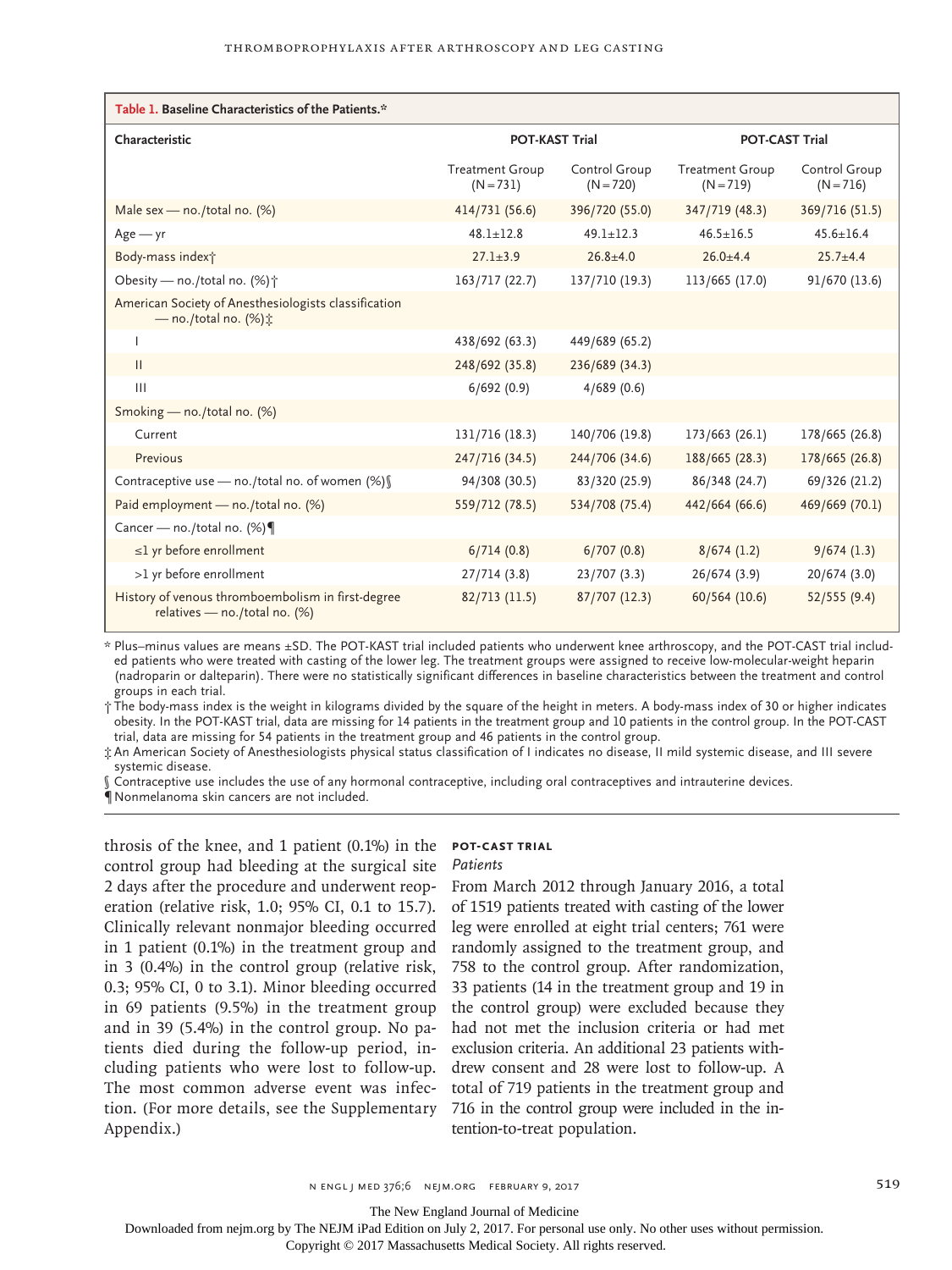| Table 2. Arthroscopy Outcomes in the POT-KAST Trial.* |                                 |                                     |  |  |
|-------------------------------------------------------|---------------------------------|-------------------------------------|--|--|
| Outcome                                               | Treatment Group;<br>$(N = 731)$ | <b>Control Group</b><br>$(N = 720)$ |  |  |
| Total duration - min <sub>i</sub>                     | $26 + 11$                       | $26 \pm 11$                         |  |  |
| Duration of the surgery $-$ min                       | $16\pm8$                        | $15\pm8$                            |  |  |
| Type of anesthesia $-$ no./total no. (%)              |                                 |                                     |  |  |
| General                                               | 362/716 (50.6)                  | 345/709 (48.7)                      |  |  |
| Spinal                                                | 353/716 (49.3)                  | 363/709 (51.2)                      |  |  |
| Epidural                                              | 1/716(0.1)                      | 1/709(0.1)                          |  |  |
| Procedure - no./total no. (%)                         |                                 |                                     |  |  |
| Meniscectomy                                          | 562/731 (76.9)                  | 556/720 (77.2)                      |  |  |
| Removal of loose bodies                               | 41/731(5.6)                     | 36/720 (5.0)                        |  |  |
| Diagnostic arthroscopy                                | 56/731 (7.7)                    | 58/720 (8.1)                        |  |  |
| Other                                                 | 168/731 (23.0)                  | 172/720 (23.9)                      |  |  |
| Tourniquet use - no./total no. (%)                    | 688/703 (97.9)                  | 673/688 (97.8)                      |  |  |

\* Plus–minus values are means ±SD.

† The treatment group was assigned to receive low-molecular-weight heparin (nadroparin or dalteparin).

‡ The total duration was from the time the patient began receiving anesthesia to the time the patient left the operating room. Data are missing for 189 patients in the treatment group and 188 patients in the control group.

§ The duration of the surgery was from the time of incision to the time of wound closure. Data are missing for 94 patients in the treatment group and 83 patients in the control group.

¶ The percentages do not sum to 100% because some patients had multiple interventions. A full list of other interventions is provided in the Supplementary Appendix.

Patient characteristics were well balanced between the groups; 49.9% of the patients were men, and the mean age was 46.0±16.5 years (Table 1). The majority of patients (1279 patients; 89.1%) needed casting because of a fracture (Table 5). Of the patients with a fracture, 532 (41.6%) had one or more broken metatarsal bones and 497 (38.9%) had an ankle fracture. Surgery was performed in 170 patients.

#### *Effectiveness Outcomes*

In the treatment group, 10 patients had symptomatic venous thromboembolism (6 had deepvein thrombosis, 3 had pulmonary embolism, and 1 had both), for a cumulative incidence of 1.4% (95% CI, 0.7 to 2.5). In the control group, 13 patients had symptomatic venous thromboembolism (8 had deep-vein thrombosis, 4 had pulmonary embolism, and 1 had both), for a cumulative incidence of 1.8% (95% CI, 1.0 to 3.1). The relative risk was 0.8 (95% CI, 0.3 to 1.7), and the absolute difference in risk was −0.4 percentage points (95% CI, −1.8 to 1.0) (Table 3). In addition, 1 patient in each group had a distal superficial venous thrombosis (which was not adjudicated to be an outcome event).

The per-protocol population included the 626 patients (87.1%) in the treatment group and the 662 patients (92.5%) in the control group who adhered to the trial regimen. In the per-protocol analysis, symptomatic venous thromboembolism occurred in 10 patients (1.6%) in the treatment group and in 12 (1.8%) in the control group (relative risk, 0.9; 95% CI, 0.4 to 2.0) (Table 4). The 13th patient with venous thromboembolism, who was in the control group, used nadroparin for the 4 weeks after surgery (patient's own initiative).

#### *Safety Outcomes*

One clinically relevant nonmajor bleeding event occurred in 1 patient (0.1%) in the treatment group and in no patients in the control group, and no major bleeding events occurred. Minor bleeding was reported by 55 patients (7.6%) in the treatment group and by 49 (6.8%) in the control group. One patient in the control group died (see the Supplementary Appendix for more information and a sensitivity analysis including this event). No deaths occurred among the patients who were lost to follow-up. The most common adverse event was infection. (For more details, see the Supplementary Appendix.)

520 **N ENGL J MED 376;6 NEIM.ORG FEBRUARY 9, 2017** 

The New England Journal of Medicine

Downloaded from nejm.org by The NEJM iPad Edition on July 2, 2017. For personal use only. No other uses without permission.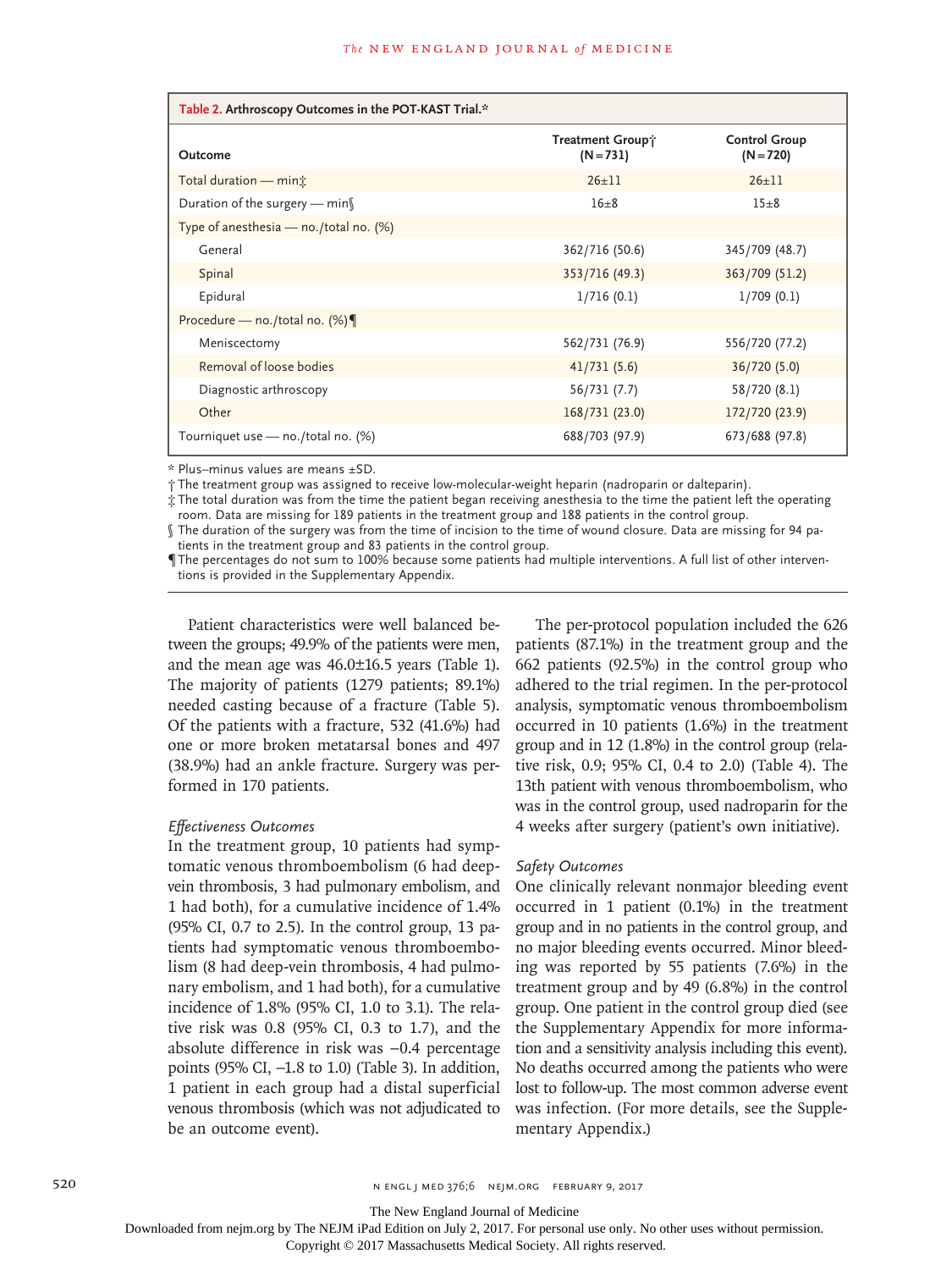#### Discussion

In two parallel trials, one involving patients who underwent knee arthroscopy (POT-KAST) and one involving patients who were treated with casting of the lower leg (POT-CAST), we found that treatment with anticoagulants, either for the 8 days after arthroscopy or during the complete period of immobilization due to casting, was not effective for the prevention of symptomatic venous thromboembolism.

The results of the POT-KAST trial contradict the findings of a meta-analysis of four small randomized, controlled trials (each with 36 to 239 participants) that suggested a beneficial effect of anticoagulant therapy with respect to the risk of symptomatic venous thromboembolism in patients who had undergone knee arthroscopy, with a pooled relative risk for the comparison of low-molecular-weight heparin therapy with no anticoagulant therapy of 0.42 (95% CI, 0.06 to 3.14).16 In a larger trial (approximately 650 participants in each group), in which the use of lowmolecular-weight heparin for 7 days was compared with the use of compression stockings (control), venous thromboembolism occurred in 4 patients (0.6%) in the low-molecular-weight heparin group and in 14 patients (2.1%) in the control group (relative risk, 0.3; 95% CI, 0.1 to 0.9).17 The same investigators compared rivaroxaban with placebo in 241 randomly assigned patients and found incidences of venous thromboembolism of 0.8% in the treatment group and 6.1% in the control group.22 However, in both trials, all the participants underwent ultrasonographic screening for venous thromboembolism, at which time questions were asked about possible signs and symptoms. This clearly does not reflect the method for identification of symptomatic venous thromboembolism that is used in general clinical practice and has therefore led to overestimation of the incidences.<sup>23</sup>

With respect to patients with casting, six small trials (with a total of 1536 patients) have been performed that showed results that are contradictory to ours, with pooled odds ratios in favor of low-molecular-weight heparin for the prevention of asymptomatic venous thromboembolism (0.49; 95% CI, 0.34 to 0.72) and symptomatic venous thromboembolism (0.16; 95% CI, 0.05 to  $0.56$ ).<sup>24</sup> Nevertheless, in addition to not being powered for symptomatic events, these trials had se-

| Outcome                                                                                                                                                                                                                                                                  |        |                                    |                    | POT-KAST Trial                 |                             |                                                        |                    |                                           |        | POT-CAST Trial                 |                                          |                                                |
|--------------------------------------------------------------------------------------------------------------------------------------------------------------------------------------------------------------------------------------------------------------------------|--------|------------------------------------|--------------------|--------------------------------|-----------------------------|--------------------------------------------------------|--------------------|-------------------------------------------|--------|--------------------------------|------------------------------------------|------------------------------------------------|
|                                                                                                                                                                                                                                                                          |        | Ω<br>Treatment Grou<br>$(N = 731)$ |                    | Control Group<br>$(N = 720)$   | Relative Risk<br>$(95%$ CI) | <b>Difference</b><br>Absolute<br>$(95%$ CI)<br>in Risk |                    | Treatment Group<br>$(N = 719)$            |        | Control Group<br>$(N = 716)$   | Relative Risk<br>$(95%$ CI)              | Difference<br>Absolute<br>in Risk<br>$(95%$ CI |
|                                                                                                                                                                                                                                                                          | no. of | patients % (95% CI)                | patients<br>no. ot | % (95% CI)                     |                             | percentage<br>points                                   | patients<br>no. ot | % (95% CI)                                | no. ot | patients % (95% CI)            |                                          | percentage<br>points                           |
| Primary outcome: thrombo-<br>embolism                                                                                                                                                                                                                                    |        | ତ୍<br>0.7<br>$(0.2 \text{ to } 1)$ |                    | (0.1 to 1.2)<br>0.4            | (0.4 to 6.8)                | $(-0.6 \text{ to } 1.2)$<br>0.3                        | $\overline{a}$     | $(0.7 \text{ to } 2.5)$<br>1.4            |        | (1.0 to 3.1)<br>1.8            | $(0.3 \text{ to } 1.7)$<br>$\frac{8}{2}$ | $(-1.8 \text{ to } 1.0)$<br>$-0.4$             |
| Deep-vein thrombosis                                                                                                                                                                                                                                                     |        | (0.1 to 1.4)<br>0.5                |                    | (0 to 1.0)<br>$\frac{3}{2}$    |                             | $(-0.5 \text{ to } 1.1)$<br>0.3                        | ١O                 | $(0.3 \text{ to } 1.8)$<br>$\frac{8}{2}$  |        | $(0.5 \text{ to } 2.2)$<br>1.1 |                                          | $(-1.5 \text{ to } 0.8)$<br>$-0.3$             |
| Pulmonary embolism                                                                                                                                                                                                                                                       |        | (0 to 0.8)<br>$\overline{0}$ .     |                    | (0 to 0.8)<br>$\overline{0}$ . |                             | $(-0.6 \text{ to } 0.7)$                               |                    | (0.1 to 1.2)<br>0.4                       |        | $(0.2 \text{ to } 1.4)$<br>0.6 |                                          | $(-1.1 to 0.7)$<br>$-0.1$                      |
| Deep-vein thrombosis and<br>pulmonary embolism                                                                                                                                                                                                                           |        | (0 to 0.5)                         |                    | $(0 \t{to} 0.5)$               |                             | $(-0.5 \text{ to } 0.5)$                               |                    | $(0 \text{ to } 0.8)$<br>$\overline{0}$ . |        | (0 to 0.8)<br>$\overline{c}$   |                                          | $(-0.7 to 0.7)$                                |
| Primary safety outcome: major<br>bleeding                                                                                                                                                                                                                                |        | (0 to 0.8)<br>0.1                  |                    | (0 to 0.8)<br>$\overline{c}$   | (0.1 to 15.7)               | $(-0.6 t 0.7)$                                         |                    | (0 to 0.5)                                |        | (0 to 0.5)                     | I                                        | $(-0.5 \text{ to } 0.5)$                       |
| clinically relevant non-<br>Secondary safety outcome:<br>major bleeding                                                                                                                                                                                                  |        | (0 t 0 0.8)<br>0.1                 |                    | (0.1 to 1.2)<br>0.4            | $(0 \text{ to } 3.1)$       | $(-1.1 to 0.4)$                                        |                    | (0 t 0 0.8)<br>$\overline{c}$             |        | (0 t 0.5)                      |                                          | $(-0.4 to 0.8)$                                |
| * The POT-KAST trial included patients who underwent knee arthroscopy, and the POT-CAST trial included patients who were treated with casting of the lower leg. The treatment groups<br>were assigned to receive low-molecular-weight heparin (nadroparin or dalteparin) |        |                                    |                    |                                |                             |                                                        |                    |                                           |        |                                |                                          |                                                |

The New England Journal of Medicine

**Table 3. Primary and Secondary Outcomes in the Intention-to-Treat Population.\***

Table 3. Primary and Secondary Outcomes in the Intention-to-Treat Population.\*

Downloaded from nejm.org by The NEJM iPad Edition on July 2, 2017. For personal use only. No other uses without permission.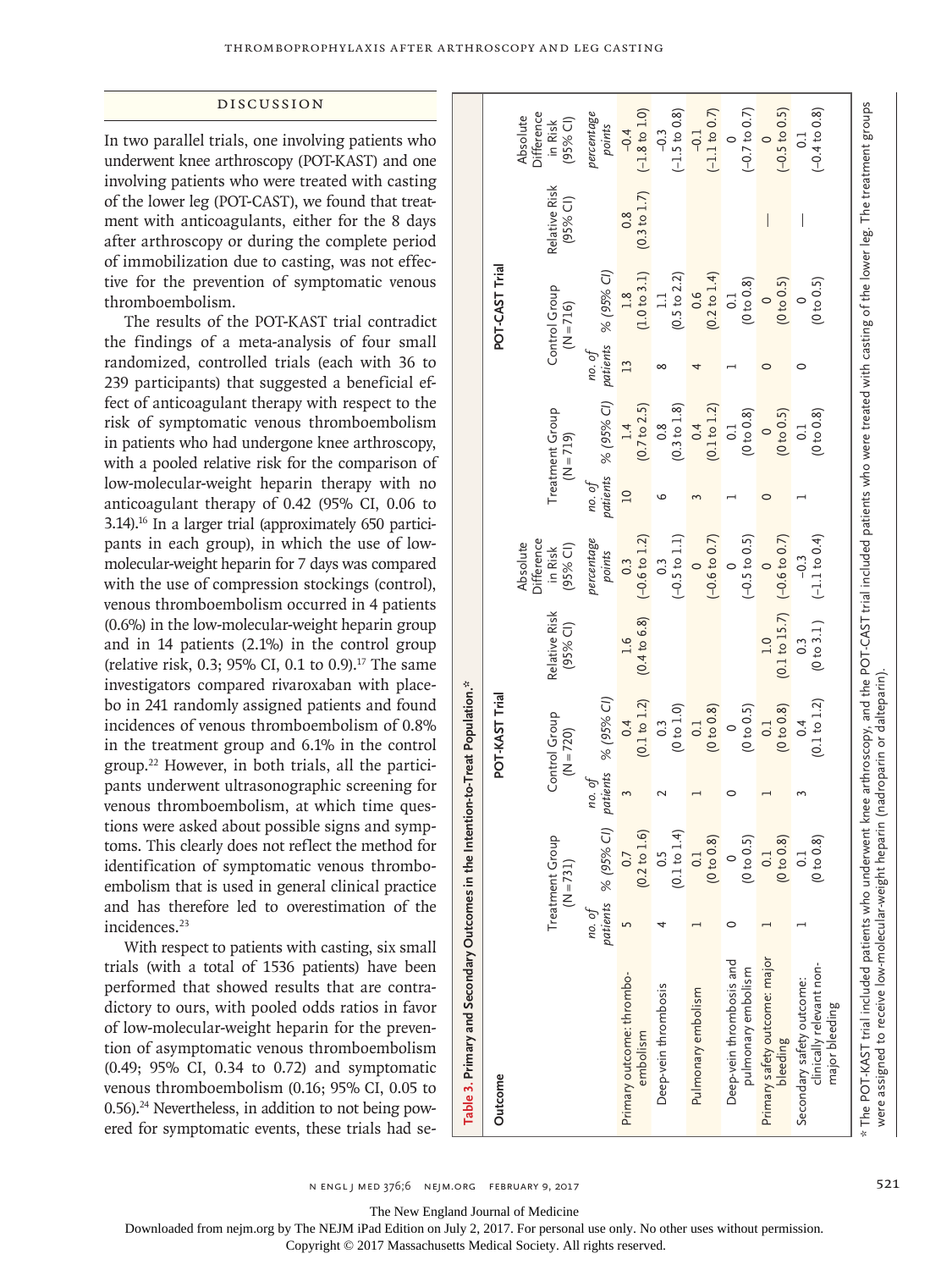| Table 4. Primary and Secondary Outcomes in the Per-Protocol Population.*                                                                                                             |        |                                |                    |                                 |                           |                                                        |                    |                                |                    |                                                    |                           |                                                 |
|--------------------------------------------------------------------------------------------------------------------------------------------------------------------------------------|--------|--------------------------------|--------------------|---------------------------------|---------------------------|--------------------------------------------------------|--------------------|--------------------------------|--------------------|----------------------------------------------------|---------------------------|-------------------------------------------------|
| Outcome                                                                                                                                                                              |        |                                |                    | POT-KAST Trial                  |                           |                                                        |                    |                                |                    | POT-CAST Trial                                     |                           |                                                 |
|                                                                                                                                                                                      |        | Treatment Group<br>$(N = 621)$ |                    | Control Group<br>$(N = 706)$    | Relative Risk<br>(95% C1) | <b>Jifference</b><br>Absolute<br>$(95%$ CI)<br>in Risk |                    | Treatment Group<br>$(N = 626)$ |                    | Control Group<br>$(N = 662)$                       | Relative Risk<br>(95% C1) | Difference<br>Absolute<br>$(95%$ CI)<br>in Risk |
|                                                                                                                                                                                      | no. of | patients % (95% CI)            | patients<br>no. of | % (95% CI)                      |                           | percentage<br>points                                   | patients<br>no. of | % (95% CI)                     | patients<br>no. of | % (95% CI)                                         |                           | percentage<br>points                            |
| Primary outcome: thrombo-<br>embolism                                                                                                                                                |        | (0.2 to 1.6)<br>0.6            |                    | (0.1 to 1.2)<br>0.4             | $(0.3 \text{ to } 6.7)$   | $(-0.7 \text{ to } 1.3)$<br>0.2                        | $\overline{C}$     | $(0.8 \text{ to } 2.9)$<br>1.6 | $\overline{12}$    | (0.9 to 3.1)<br>1.8                                | (0.4 to 2.0)<br>0.9       | $(-1.8 \text{ to } 1.3)$<br>$-0.2$              |
| Deep-vein thrombosis                                                                                                                                                                 |        | $(0.2 \text{ to } 1.6)$<br>0.6 |                    | (0 t 0 1.0)<br>$0.\overline{3}$ |                           | $(-0.5 \text{ to } 1.4)$<br>0.4                        |                    | $(0.4 \text{ to } 2.1)$<br>1.0 |                    | (0.4 to 2.2)<br>$\begin{array}{c} 1.1 \end{array}$ |                           | $(-1.3 \text{ to } 1.1)$<br>$-0.1$              |
| Pulmonary embolism                                                                                                                                                                   |        | (0 t 0 0.6)                    |                    | (0 to 0.8)<br>0.1               |                           | $(-0.8 \text{ to } 0.5)$<br>$-0.1$                     |                    | (0.1 to 1.4)<br>0.5            |                    | $(0.2 \text{ to } 1.5)$<br>0.6                     |                           | $(-1.1 to 0.9)$<br>$-0.1$                       |
| Deep-vein thrombosis and<br>pulmonary embolism                                                                                                                                       |        | (0 to 0.6)                     |                    | (0 to 0.5)                      |                           | $(-0.5 to 0.6)$                                        |                    | (0 t 0.9)<br>$\overline{0.2}$  |                    | (0 to 0.8)<br>0.2                                  |                           | $(-0.7 \text{ to } 0.8)$                        |
| Primary safety outcome: ma-<br>jor bleeding                                                                                                                                          |        | (0 t 0.9)<br>0.2               |                    | (0 to 0.8)<br>$\overline{0}$ .  | (0.1 to 18.1)             | $(-0.7 t 0.8)$<br>$\circ$                              |                    | (0 to 0.6)<br>$\circ$          |                    | (0 to 0.6)<br>$\circ$                              |                           | $(-0.6 \text{ to } 0.6)$                        |
| clinically relevant non-<br>Secondary safety outcome:<br>major bleeding                                                                                                              |        | (0 to 0.9)<br>0.2              |                    | (0.1 to 1.2)<br>0.4             | (0 to 3.6)                | $(-1.1 to 0.5)$                                        |                    | (0 to 0.9)<br>$\overline{0}$ . |                    | (0 to 0.6)                                         | I                         | $(-0.2 \text{ to } 0.5)$<br>$\sim$              |
| * The POT-KAST trial included patients who underwent knee arthroscopy, and the POT-CAST trial included patients who were treated with casting of the lower leg. The treatment groups |        |                                |                    |                                 |                           |                                                        |                    |                                |                    |                                                    |                           |                                                 |

vere methodologic weaknesses, such as high rates of loss to follow-up<sup>10</sup> and enrollment only of patients who had a high risk of venous thromboembolism.12,13 Because of these limitations, the need for stronger evidence regarding thromboprophylaxis for each of these indications has been expressed in several reviews and guidelines.<sup>7,16,25</sup>

A strength of our trials was the pragmatic design, with conditions set to approximate general clinical practice as much as possible. We included a nonselected, wide variety of patients, and almost no restrictions were made regarding the indication for knee arthroscopy or the indication for or duration of casting. The exclusion criteria were minimal and hence maximized the generalizability for clinical practice. Furthermore, an outcome adjudication committee whose members were unaware of the treatment assignments classified all events. The completeness of follow-up was high (98%), and few patients (1 to 2%) withdrew consent.

The trials had limitations that may explain our neutral findings. First, POT-KAST had limited power because the incidence of symptomatic venous thromboembolism was lower than expected (i.e., 0.6%). This incidence is in line with two recent observational studies that reported incidences of symptomatic venous thromboembolism of 0.3% (95% CI, 0.3 to 0.5) within 3 months after the procedure and 0.4% (95% CI, 0.2 to 0.5) within 6 weeks after the procedure, and in both studies, the vast majority of patients did not receive any anticoagulants.<sup>26,27</sup> Furthermore, a metaanalysis showed a pooled incidence of symptomatic venous thromboembolism of 0.6% (95% CI, 0.3 to 1.1) in 571,793 arthroscopic meniscectomy procedures.28 In contrast, randomized trials have shown much higher incidences, ranging from 0.9% (95% CI, 0.3 to 2.1) to 5.3% (95% CI, 2.4 to 11.0), and our sample sizes were calculated on the basis of these data.<sup>7,16,17</sup> If we accept, on the basis of our own data and the results of the observational studies, that the true incidence is indeed close to 0.6%, such a low incidence indicates futility of thromboprophylaxis, since the number needed to treat would be huge regardless of the effect of anticoagulant therapy (i.e., with an absolute difference in risk of 0.3% [95% CI, −0.6 to 1.2] in favor of no treatment, the number needed to treat, as based on the lower limit of the 95% confidence interval, would be ≥167). Furthermore, in this situation, the harms introduced by

522 **n engl j med 376;6 nejm.org February 9, 2017** N ENGL J MED 376;6 NEJM.ORG FEBRUARY 9, 2017

The New England Journal of Medicine

Downloaded from nejm.org by The NEJM iPad Edition on July 2, 2017. For personal use only. No other uses without permission.

were a

Copyright © 2017 Massachusetts Medical Society. All rights reserved.

were assigned to receive low-molecular-weight heparin (nadroparin or dalteparin).

assigned to receive low-molecular-weight heparin (nadroparin or dalteparin)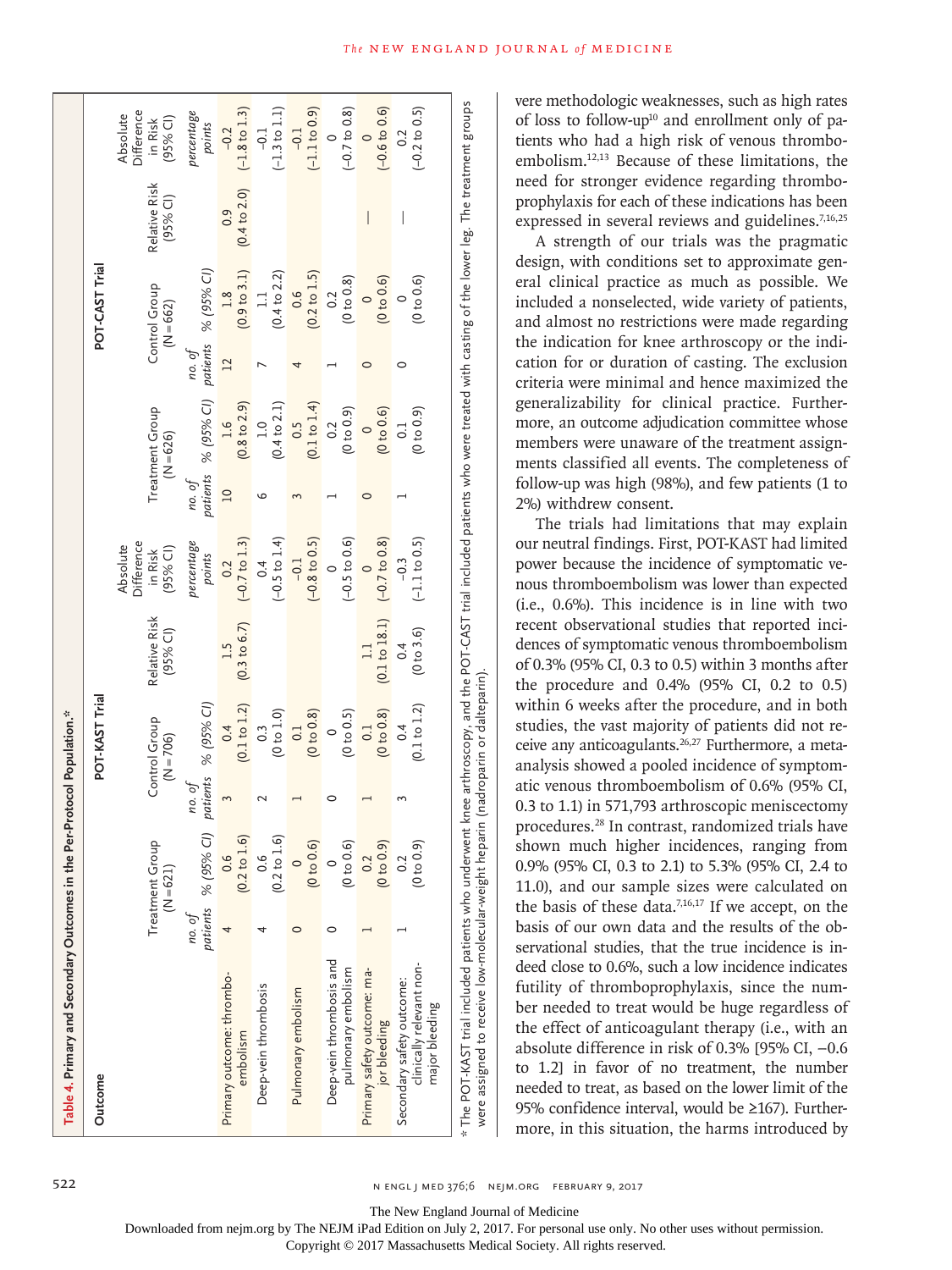| Table 5. Casting Outcomes in the POT-CAST Trial.*          |                                 |                                     |
|------------------------------------------------------------|---------------------------------|-------------------------------------|
| Outcome                                                    | Treatment Group*<br>$(N = 719)$ | <b>Control Group</b><br>$(N = 716)$ |
| Duration of casting - wk                                   | $4.9 \pm 2.5$                   | $4.9 \pm 2.5$                       |
| Indication for casting - no./total no. (%)                 |                                 |                                     |
| Fracture                                                   | 648/719 (90.1)                  | 631/716 (88.1)                      |
| Achilles' tendon rupture                                   | 40/719 (5.6)                    | 54/716 (7.5)                        |
| Ankle distortion                                           | 18/719(2.5)                     | 17/716(2.4)                         |
| Antalgic gait                                              | 6/719(0.8)                      | 3/716(0.4)                          |
| Contusion                                                  | 5/719(0.7)                      | 8/716(1.1)                          |
| Other                                                      | 2/719(0.3)                      | 3/716(0.4)                          |
| Type of primary fracture - no./total no. with fracture (%) |                                 |                                     |
| Ankle                                                      | 255/648 (39.4)                  | 242/631 (38.4)                      |
| Infrasyndesmotic                                           | 60/229 (26.2)                   | 44/217 (20.3)                       |
| Transsyndesmotic                                           | 126/229 (55.0)                  | 130/217 (59.9)                      |
| Suprasyndesmotic                                           | 29/229 (12.7)                   | 29/217 (13.4)                       |
| Maisonneuve                                                | 2/29(6.9)                       | $4/29$ (13.8)                       |
| Other                                                      | 14/229(6.1)                     | 14/217(6.5)                         |
| Metatarsal                                                 | 277/648 (42.7)                  | 255/631 (40.4)                      |
| Calcaneus                                                  | 31/648(4.8)                     | 25/631(4.0)                         |
| Pilon tibial                                               | 2/648(0.3)                      | 1/631(0.2)                          |
| Tibia and fibula shaft                                     | 1/648(0.2)                      | 2/631(0.3)                          |
| Talus                                                      | 21/648(3.2)                     | 29/631 (4.6)                        |
| Tarsal                                                     | 42/648(6.5)                     | 56/631(8.9)                         |
| Phalanx                                                    | $11/648$ (1.7)                  | 12/631(1.9)                         |
| Lisfranc                                                   | 4/648(0.6)                      | 2/631(0.3)                          |
| Other                                                      | 4/648(0.6)                      | 7/631(1.1)                          |
| Multiple fractures - no./total no. (%)                     | 53/648(8.2)                     | 52/631(8.2)                         |
| Surgery - no./total no. (%)                                | 91/719 (12.7)                   | 79/716 (11.0)                       |
| Total duration - mint                                      | $75.2 \pm 32.2$                 | $78.5 \pm 27.4$                     |
| Duration of the surgery - min                              | $50.2 \pm 28.2$                 | $50.9 \pm 21.7$                     |

\* Plus–minus values are means ±SD.

† The treatment group was assigned to receive low-molecular-weight heparin (nadroparin or dalteparin).

‡ The total duration was from the time the patient began receiving anesthesia to the time the patient left the operating room. Data are missing for 40 patients in the treatment group and 33 patients in the control group.

§ The duration of the surgery was from the time of incision to the time of wound closure. Data are missing for 36 patients in the treatment group and 29 patients in the control group.

anticoagulant treatment would most likely outweigh its benefits, as would the costs of pharmacologic treatment.

Second, a possible explanation for our null result is the rate of adherence to the trial regimen, which was 85% in the POT-KAST trial and 87% in the POT-CAST trial in the treatment groups. Nevertheless, among 110 patients in the POT-KAST trial and 93 in the POT-CAST trial who

did not adhere to the trial regimen, 40 patients and 50 patients, respectively, still partially adhered. Furthermore, the results of the per-protocol analyses were similar to the results of the intentionto-treat analyses in both trials. It is important to note that these results represent daily practice, and better adherence rates would not be expected outside the context of a trial (a large observational study involving 4388 patients who had under-

The New England Journal of Medicine

Downloaded from nejm.org by The NEJM iPad Edition on July 2, 2017. For personal use only. No other uses without permission.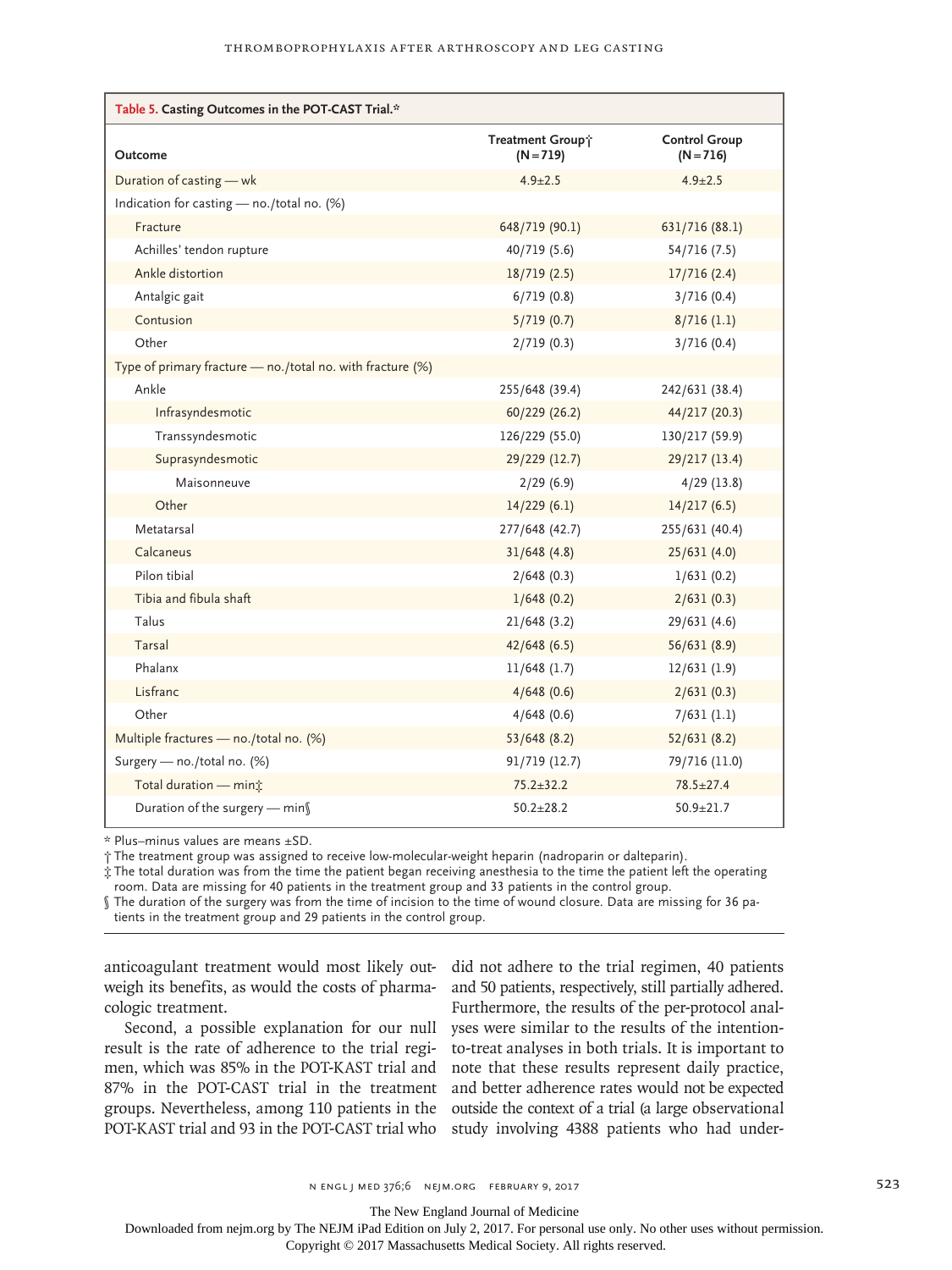gone orthopedic surgery showed an identical adherence rate of 87%).<sup>29</sup>

Third, a possible explanation for our findings is the nonblinded study design. For example, patients randomly assigned to receive no anticoagulant therapy could have contacted their physician earlier to report signs and symptoms of venous thromboembolism. In both trials combined, venous thromboembolism was suspected in 29 patients in the treatment group and in 36 patients in the control group. Nevertheless, the diagnosis was confirmed at the same rate in both groups (i.e., in 15 patients [52%] and 16 patients [44%] in the treatment group and control group, respectively). It should be noted that we intentionally chose a nonblinded design to reflect general practice, because patients may have different thresholds for contacting their doctor depending on their type of treatment.

Fourth, a possible limitation is that the patients who declined to participate could have had a different risk of thrombosis than those who participated. However, in POT-KAST, the distributions of age and sex among patients who declined to participate were similar to those among patients who participated, which indicates no major differences in the risk of thrombosis.

Finally, the lack of effect of anticoagulant therapy may have been due to the dose, type, or duration of treatment. The nadroparin dose of 2850 IU may have been too low, despite the fact that this is the standard dose for thromboprophylaxis. Furthermore, it may be argued that use of a direct oral anticoagulant would have led to different results. However, a recent meta-analysis of five randomized trials that compared the use of direct oral anticoagulants with low-molecularweight heparin in patients who received thromboprophylaxis after hip or knee surgery showed no difference between the two treatments in efficacy, which makes it unlikely that the use of direct oral anticoagulants would have led to different conclusions.30 In addition, in the POT-KAST trial, all events occurred after the treatment period of 8 days. In 9 of the 23 patients in the POT-CAST trial who had venous thromboembolism, the condition developed after the cast had been removed; 6 of these 9 patients had been treated with low-molecular-weight heparin, a finding that may indicate a need for longer treatment.

We can conclude that routine thromboprophylaxis with the standard regimen is not effective after knee arthroscopy or lower-leg casting. In light of the high frequency of knee arthroscopy and casting worldwide, a considerable number of cases of venous thromboembolism will nevertheless occur, and any possible prevention of these events should still be pursued. A higher dose or longer duration of treatment is not to be recommended for all patients because the number needed to harm will decrease and may consequently outweigh the high number needed to treat (250 in the POT-CAST trial). Nevertheless, a regimen with an increased dose or duration might be effective if it is restricted to high-risk groups; it can be hypothesized that patients who have symptomatic venous thromboembolism during treatment have a high baseline risk and that casting or knee arthroscopy is a relatively small trigger that, when added to the baseline risk, leads to thrombosis.31 We have previously found that patients who had symptomatic venous thromboembolism after casting or knee arthroscopy indeed had (several) other risk factors.<sup>1,2</sup> Also, in both POT-KAST and POT-CAST, other risk factors were present in the patients who had venous thromboembolism during treatment, including older age, hormone use, and a family history of venous thromboembolism. A similar situation is possibly present in patients who undergo hip replacement; 2% of such patients have venous thromboembolism despite anticoagulant prophylaxis.30 We therefore speculate that, for the patients at the highest risk, the routine prophylactic dose is insufficient. Risk prediction (which we previously found to be feasible<sup>32,33</sup>) and tailored thromboprophylactic strategies for high-risk patients should be a topic for further research in patients undergoing knee arthroscopy or treatment with casting.

In conclusion, a prophylactic regimen of lowmolecular-weight heparin therapy for the 8 days after knee arthroscopy or during the complete period of immobilization in patients with casting of the lower leg was not effective for the prevention of symptomatic venous thromboembolism.

Supported by the Netherlands Organization for Health Research and Development (project number 171102001).

No potential conflict of interest relevant to this article was reported.

Disclosure forms provided by the authors are available with the full text of this article at NEJM.org.

We thank all the participants in the trials; research nurses E.C. Willems of Brilman, A.S. van der Heide, N. Tolen, E.C. Krijgsman, E.M. van de Bos, S. Veselinovic, and P.R. van Beelen; data managers M. Vedder, I. Vermeulen, P.V.D. Malhoe, and I. de

The New England Journal of Medicine

Downloaded from nejm.org by The NEJM iPad Edition on July 2, 2017. For personal use only. No other uses without permission.